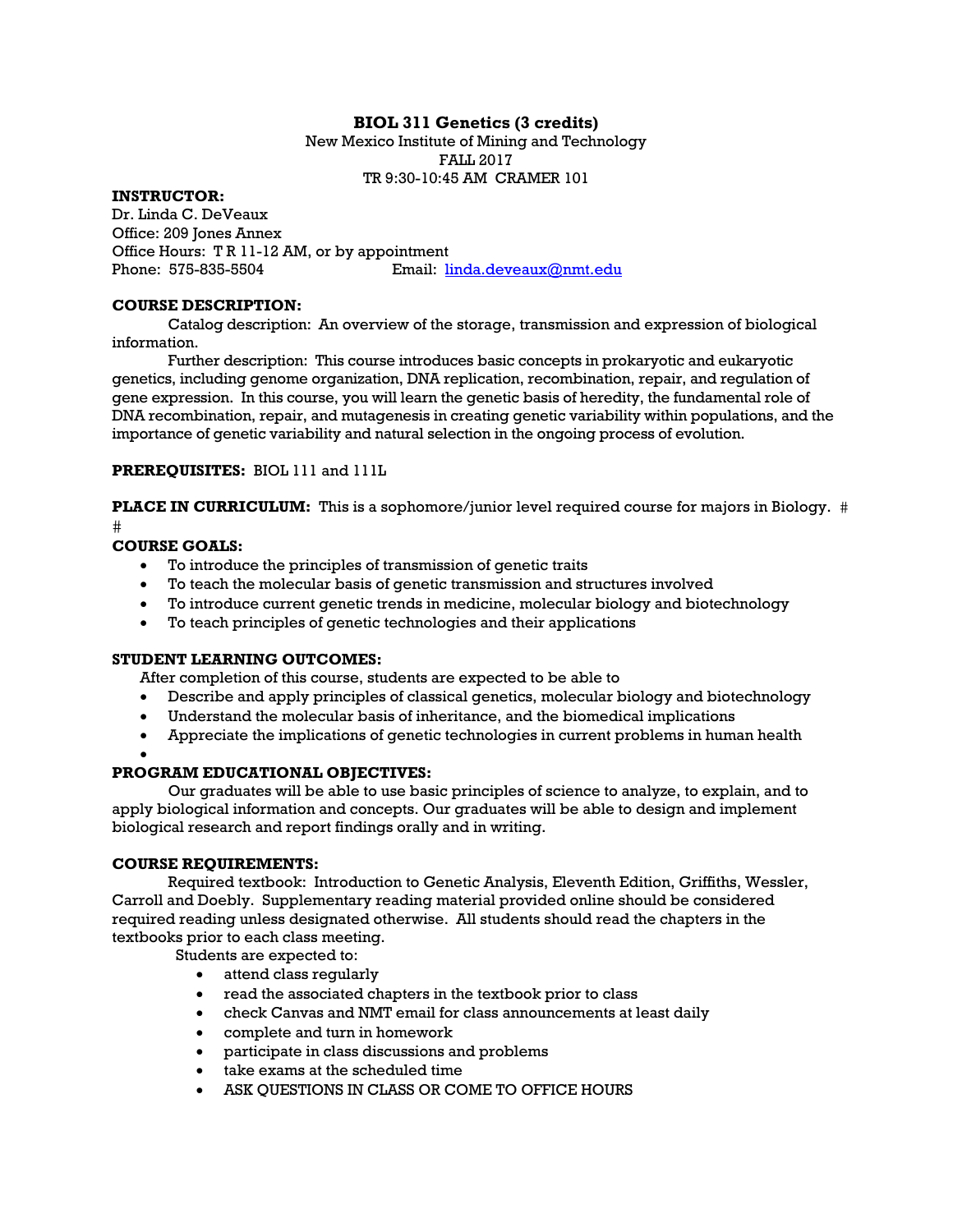## **DESCRIPTION OF INSTRUCTIONAL METHODS:**

The class is primarily based on lectures, delivered as PowerPoint presentations, which will be made available as .pdf files online following each lecture. Student participation in discussion and review, which is an essential component of the course, will be incorporated into grading through unannounced quizzes and in-class problems.

 No make-up exams or quizzes will be arranged except under extraordinary circumstances. Please see the instructor as soon as possible. Additional documentation may be required.

#### **USE OF ELECTRONIC DEVICES:**

Cell phones must be set to "vibrate" during lectures. No recording of lectures will be permitted, except through the ACT. Laptops may be required for some class sessions. Please ensure that they are charged prior to class. No electronic devices will be allowed during exams. Calculators may be allowed at instructor discretion.

#### **Counseling and Disability Services:**

#### **Reasonable Accommodations**

New Mexico Tech is committed to protecting the rights of individuals with disabilities. Qualified individuals who require reasonable accommodations are invited to make their needs known to the Office of Counseling and Disability Services (OCDS) as soon as possible. To schedule an appointment, please call 835-6619.

#### **Counseling Services**

New Mexico Tech offers mental health and substance abuse counseling through the Office of Counseling and Disability Services. The confidential services are provided free of charge by licensed professionals. To schedule an appointment, please call 835-6619.

#### **ACADEMIC MISCONDUCT:**

#### **Academic Honesty**:

New Mexico Tech's Academic Honesty Policy for undergraduate students is found in the student handbook:

http://www.nmt.edu/images/stories/student\_univ\_relations/NMT%20Student%20Handbook%202016 -17.pdf

You are responsible for knowing, understanding, and following this policy. Acts of dishonesty in class activities include cheating on exams and quizzes, and copying text from ANY source, including the internet, and passing it off as your own work. Copying of homework answers from the internet, for example, is considered cheating (and plagiarism). Instructors are obligated to report dishonesty, and I will follow University policy. Violators will be given an appropriate penalty, such as reduction of grade or expulsion from the class.

#### **Respect Statement:**

New Mexico Tech supports freedom of expression within the parameters of a respectful learning environment. As stated in the New Mexico Tech Guide to Conduct and Citizenship: "New Mexico Tech's primary purpose is education, which includes teaching, research, discussion, learning, and service. An atmosphere of free and open inquiry is essential to the pursuit of education. Tech seeks to protect academic freedom and build on individual responsibility to create and maintain an academic atmosphere that is a purposeful, just, open, disciplined, and caring community."